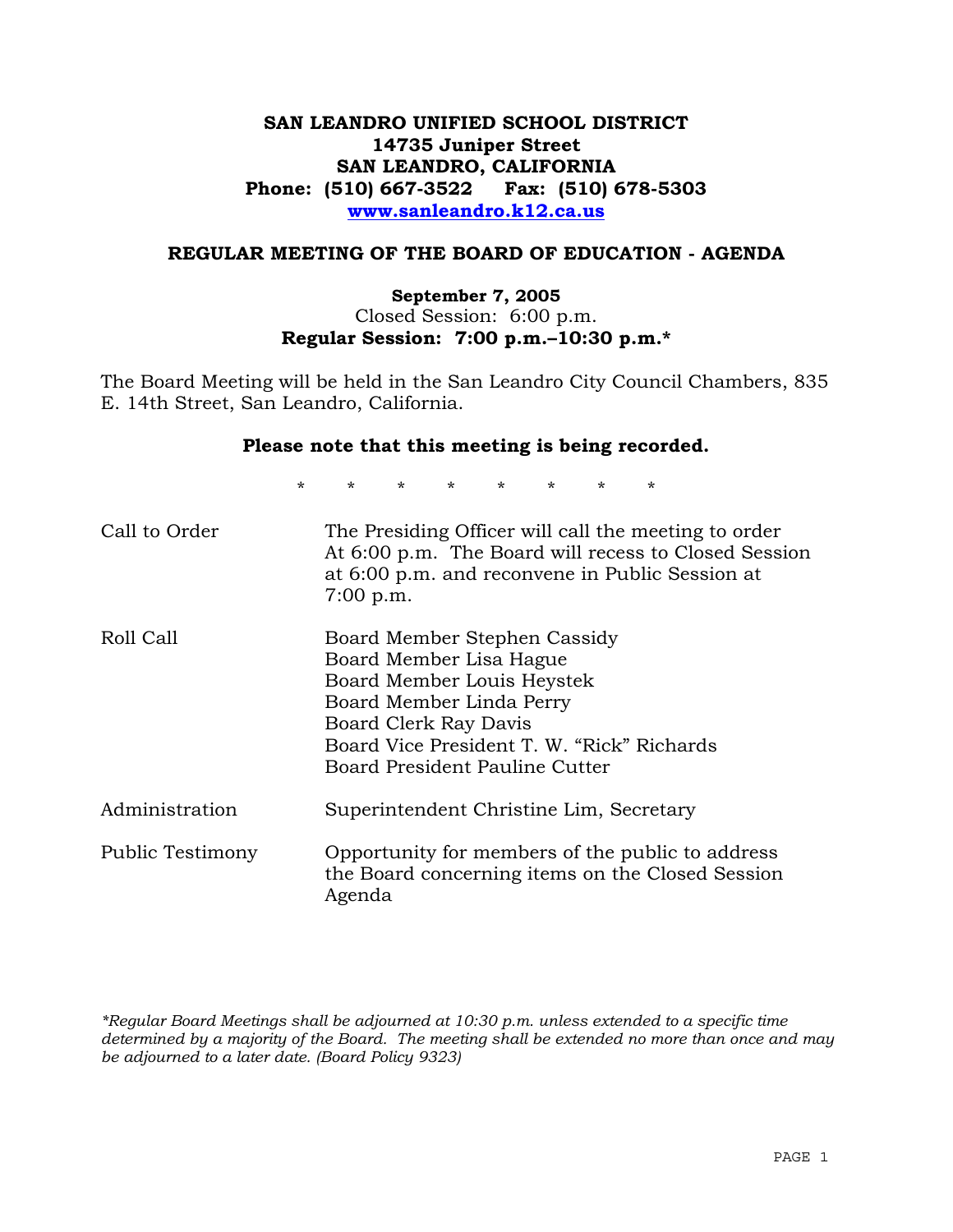Prior to the Public Session, the Board will meet in Closed Session pursuant to Government Code Sections 54957, 54956.9(b), 54956.9

- a) Public Employee Performance Evaluation, Title: Superintendent's Evaluation
- b) Public Employee Discipline/Dismissal/Release/Resignation
- c) Conference with Legal Counsel Anticipated Litigation Significant Exposure to Litigation

| Report Closed<br><b>Session Action</b> | Motion __________ Second __________ Vote ________                                                               |                                         |                                                                                                                                                                                                                                                                                                                                                                                                                                                                                                                                                                                                                                                                                                                                                                                                                                                                                                                                                                                                                        |  |
|----------------------------------------|-----------------------------------------------------------------------------------------------------------------|-----------------------------------------|------------------------------------------------------------------------------------------------------------------------------------------------------------------------------------------------------------------------------------------------------------------------------------------------------------------------------------------------------------------------------------------------------------------------------------------------------------------------------------------------------------------------------------------------------------------------------------------------------------------------------------------------------------------------------------------------------------------------------------------------------------------------------------------------------------------------------------------------------------------------------------------------------------------------------------------------------------------------------------------------------------------------|--|
| Pledge of Allegiance                   |                                                                                                                 |                                         |                                                                                                                                                                                                                                                                                                                                                                                                                                                                                                                                                                                                                                                                                                                                                                                                                                                                                                                                                                                                                        |  |
| Approve Agenda                         | Approve the Regular Meeting Agenda of September 7,<br>2005<br>Motion __________ Second __________ Vote ________ |                                         |                                                                                                                                                                                                                                                                                                                                                                                                                                                                                                                                                                                                                                                                                                                                                                                                                                                                                                                                                                                                                        |  |
| Legal Statement                        | 54954.2(a)                                                                                                      |                                         | Members of the audience who wish to address the<br>Board are asked to complete the yellow card available at<br>the entrance and submit it to the Board's Administrative<br>Assistant. Speakers who have completed the card will be<br>called when the item is reached on the agenda or, for<br>non-agenda items, during the Public Testimony. Cards<br>are to be turned in before the item is reached on the<br>agenda. Please note that this meeting is being recorded.<br>State law prohibits the Board of Education from taking<br>any action on or discussing items that are not on the<br>posted agenda except to A) briefly respond to statements<br>made or questions posed by the public in attendance; B)<br>ask questions for clarification; C) provide a reference to a<br>staff member or other resource for factual information in<br>response to the inquiry; or D) ask a staff member to<br>report back on the matter at the next meeting and/or put<br>it on a future agenda. (Government Code Section |  |
| <b>REPORTS</b>                         |                                                                                                                 | <b>Student Representatives' Reports</b> |                                                                                                                                                                                                                                                                                                                                                                                                                                                                                                                                                                                                                                                                                                                                                                                                                                                                                                                                                                                                                        |  |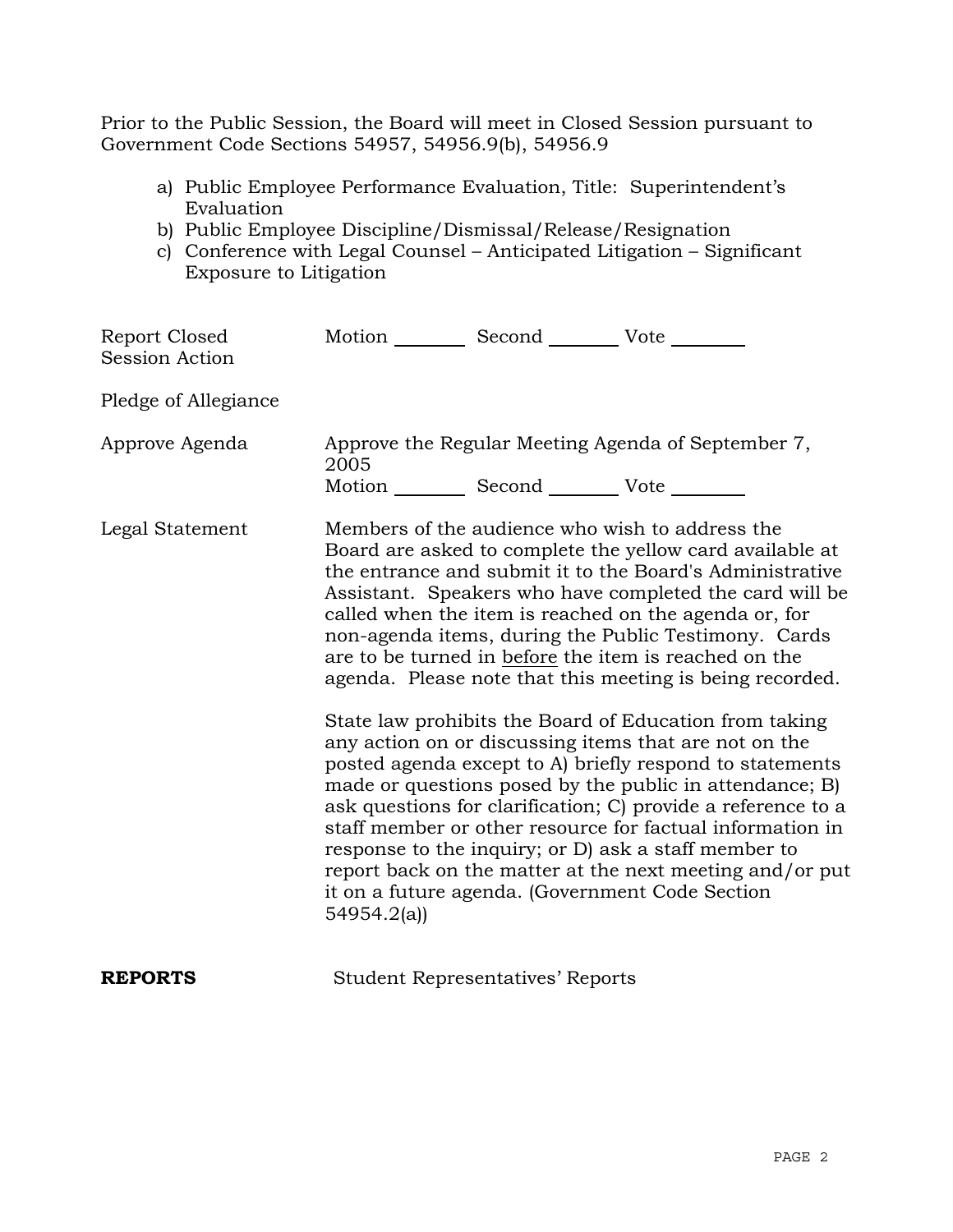## **PRESENTATIONS**

- \* Certificates of Commendations will be presented to the summer site preparation team, Michael Murphy, Director of Facilities and Operations, Billy Campbell, Lead Summer Custodian, and Dan Herrera, former San Leandro High School Vice Principal, for their outstanding support and achievement in preparing the sites for the new school year.
- \* Certificate of Commendation will be presented to Chris Miller for all of her work coordinating the San Leandro Scholarship Foundation Awards Night.
- \* Certificates of Commendations will be presented to, Claire McKean, Stephanie Jones, Chris Miller, JoEllen Thompson, Maria Carvalho, Helen Cardana, Pam Costales, , Nancy Cutter, and Diane Palomino for all of their hard work and preparation during student registration this year.
- \* Wendy Ponder, Assistant Director of Categorical Programs and Debbie Wong, Director of Curriculum, will present an overview of the District's English Learner Master Plan.

## **PUBLIC TESTIMONY ON NON-AGENDA ITEMS**

**REPORTS** Correspondence Superintendent's Report Board Committee Reports

• Communication

Board Representatives' Reports

- Eden Area Regional Occupational Program
- San Leandro Collaborative
- San Leandro Chamber of Commerce Community Partners Committee

## **CONSENT ITEMS**

These items are considered routine and may be enacted by a single motion. At the request of any member of the Board, any item on the consent agenda shall be removed and given individual consideration for action as a regular agenda item.

## General Services

1.1-C Approval of Board Minutes – August 22, Staff Recommendation: Approve the minutes of the special board meeting held on August 22, 2005.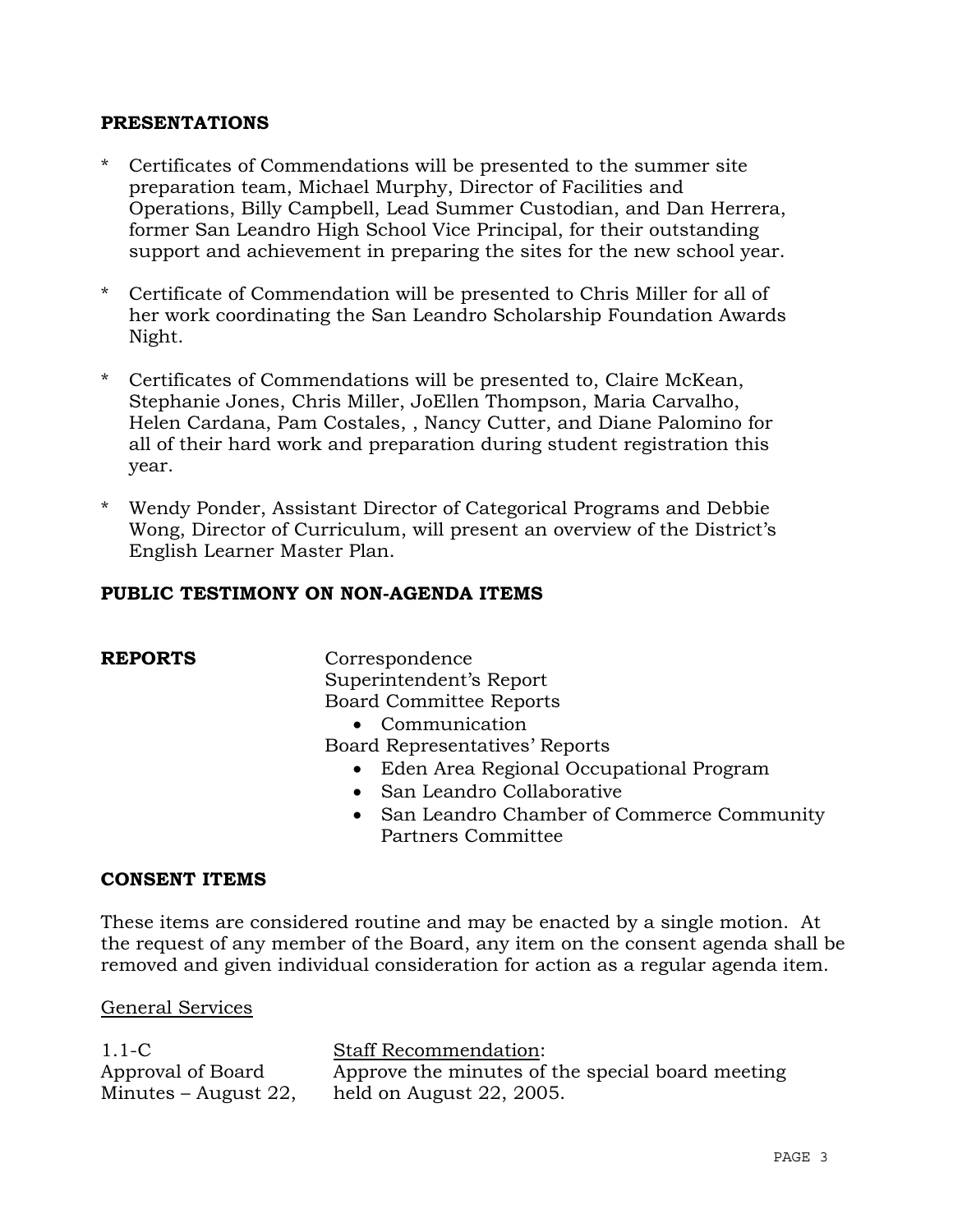| 2005                                                                                   |                                                                                                                                                                                                                             | Motion Second Vote                                                                                                                  |                                                                                                |  |
|----------------------------------------------------------------------------------------|-----------------------------------------------------------------------------------------------------------------------------------------------------------------------------------------------------------------------------|-------------------------------------------------------------------------------------------------------------------------------------|------------------------------------------------------------------------------------------------|--|
| $1.2-C$<br>Approval of Board<br>Minutes – August 23,<br>2005                           | Staff Recommendation:<br>held on August 23, 2005.                                                                                                                                                                           | Motion _________ Second __________ Vote _______                                                                                     | Approve the minutes of the regular board meeting                                               |  |
| $1.3-C$<br>Resolution #05-39<br>Board Compensation                                     | Staff Recommendation:                                                                                                                                                                                                       | Adopt Resolution #05-39 to certify that Board<br>Motion _________ Second _________ Vote _______                                     | Member Ray Davis was absent from the August 9<br>and 11, 2005, Board meetings due to hardship. |  |
| $1.4-C$<br>Resolution #05-40<br>"Walk and Roll to<br>School Day" on<br>October 5, 2005 | <b>Staff Recommendation:</b>                                                                                                                                                                                                | Adopt Resolution #05-40, "Walk and Roll to<br>School Day" on October 5, 2005.<br>Motion _________ Second ___________ Vote _______   |                                                                                                |  |
| Human Resources                                                                        |                                                                                                                                                                                                                             |                                                                                                                                     |                                                                                                |  |
| $2.1-C$<br>Acceptance of<br>Personnel Report                                           | Staff Recommendation:                                                                                                                                                                                                       | Accept Personnel Report as submitted.<br>Motion _________ Second __________ Vote _______                                            |                                                                                                |  |
| $2.2 - C$<br><b>Extension of Contract</b><br>for Superintendent                        | Staff Recommendation:                                                                                                                                                                                                       | Approve the employment contract between the<br>San Leandro Unified School District and the<br>Superintendent through June 30, 2008. |                                                                                                |  |
|                                                                                        |                                                                                                                                                                                                                             | Motion _________ Second __________ Vote _______                                                                                     |                                                                                                |  |
| <b>Educational Services</b>                                                            |                                                                                                                                                                                                                             |                                                                                                                                     |                                                                                                |  |
| $3.1-C$<br>Non-Public School<br>Contracts                                              | Staff Recommendation:<br>Special Education Students.                                                                                                                                                                        | Approve the Non-Public School Contracts for<br>Motion _________ Second __________ Vote _______                                      |                                                                                                |  |
| Business, Operations and Facilities                                                    |                                                                                                                                                                                                                             |                                                                                                                                     |                                                                                                |  |
| $4.1 - C$<br>Change Order #16<br>Jefferson Elementary<br>School - Increment II         | Staff Recommendation:<br>Approve Change Order #16 for Fedcon General<br>Contractors, Inc., for the Jefferson Elementary<br>School - Increment II, Bid Package No. 03-01.<br>Motion _________ Second __________ Vote _______ |                                                                                                                                     |                                                                                                |  |